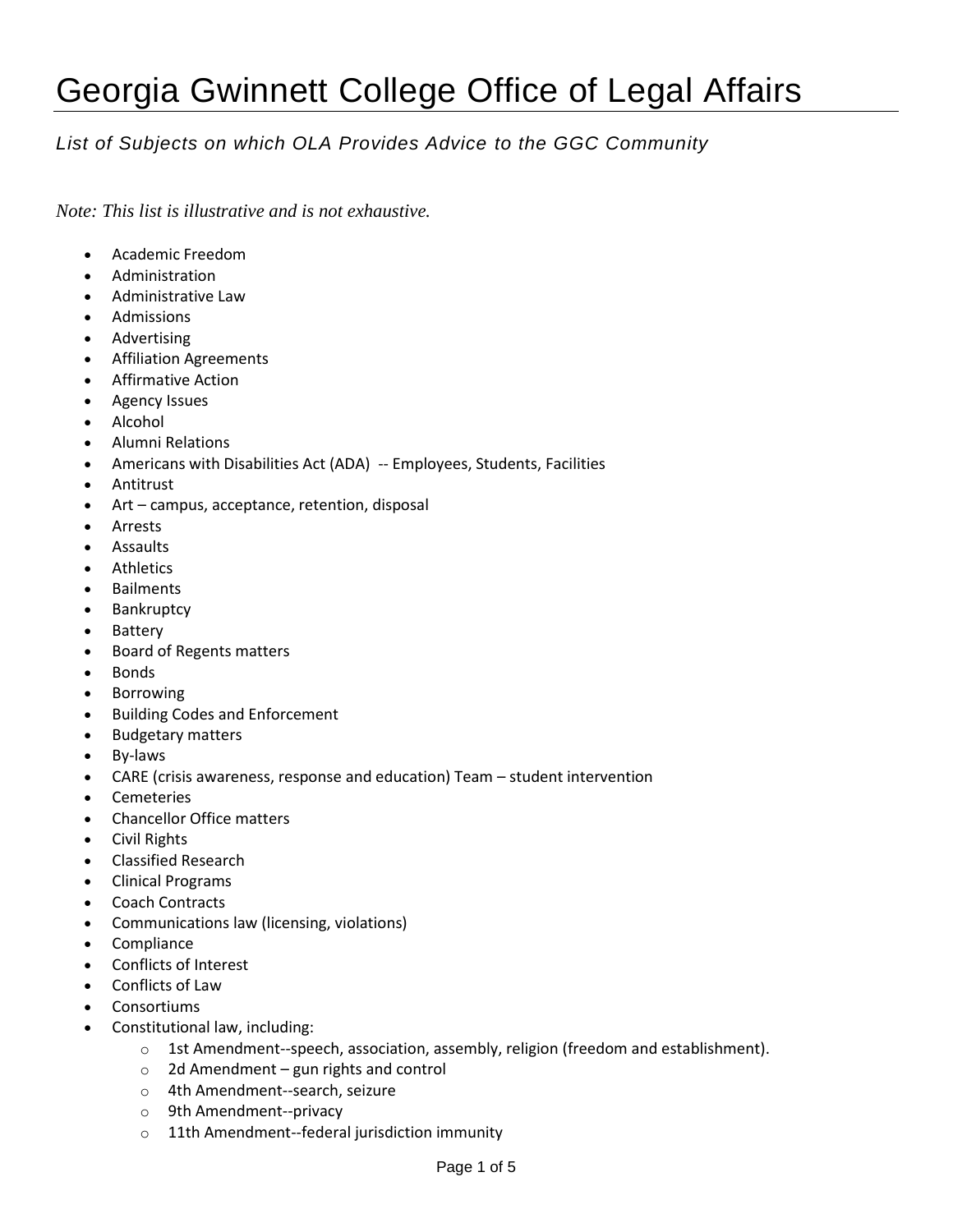- o 14th Amendment--due process, equal protection
- Contracts
- Construction
- Copyrights--grants and licenses, fair use, reproductions, registrations, enforcement (DMCA)
- Corporations
- Counseling Services
- Criminal Background Checks
- Criminal Law
- Defamation
- Development
- Discipline--students and employees
- Discrimination--students and employees
- **•** Diversity
- Drugs--testing, abuse
- Due Process
- Early Retirement
- Easements
- **EEOC** cases
- Electronic Communications e-mail. Listservs
- Employment-- Faculty, discrimination, termination, grievances, pensions, benefits, wages, FLSA, Equal Pay Act, FMLA
- Equity
- Estates
- Ethics federal, state laws, rules and regulations and BOR rules
- Exports
- Facilities
- Faculty Issues--employment, tenure, hearings, discipline, academic freedom
- False Arrests
- FERPA (privacy of student records)
- Financing statements
- Fiscal exigency
- FLSA
- Foundations
- Fraternities and Sororities
- Fraud
- FTC Red Flag Rules
- Garnishments
- Gifts--tax consequences, documents, policies
- Governance
- Graduate programs
- Grievances and Grievance Procedures
- Guarantees
- Guns on Campus
- Hazardous wastes and substances
- Hearings and Hearing Procedures
- HIPAA--privacy and security regulations
- Human Subjects Research
- **•** Human Resources
- Indemnity
- Identity Theft issues
- Independent Contractors
- Immigration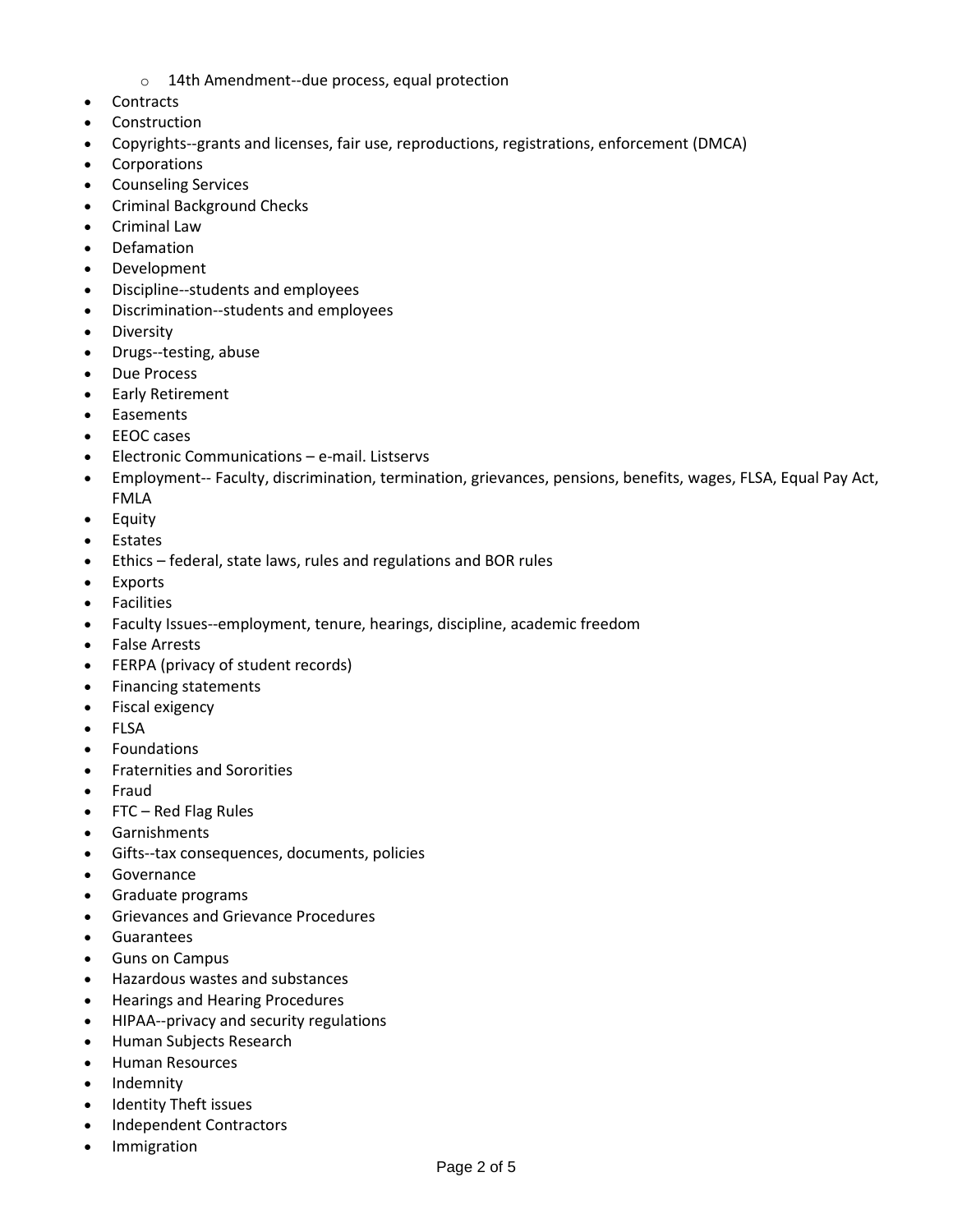- Information Security FERPA, FTC Red Flag Rules
- Injunctions
- Insurance
- Intellectual Property (see Copyrights, Patents, Trademarks, Import/Export Rules)
- Intergovernmental Relations
- International Programs--Education Abroad
- Internet
- Investments--statutory and other constraints
- Investigations—internal and external
- Judgments
- Know-how: protecting technology
- LGBT issues
- Labor laws
- Landlord/tenant--evictions, leases, regulations
- Leadership
- Legislation
- Libel
- Library
- Licensing
- Liens
- Litigation Management (through the Attorney General's Office)
- Lobbying
- Malpractice
- Mental Health
- Motor Vehicles
- NCAA Compliance
- Negligence
- Nuisance
- Office for Civil Rights cases (OCR)
- OSHA
- Open Meetings Act
- Open Records Act
- Parking
- Partnerships
- Patents--ownership, licensing, infringement, misuse
- Payroll -- overpayments
- Pensions
- Personnel Matters
- Personnel Records
- Placement and Counseling
- Planned Giving
- Political Activity
- Policies--drafting, redrafting, interpretation
- Pooled Income Funds
- Principal and Agent
- Privacy
- Private Foundations
- Private/Public Funding matters
- Promissory Notes
- Property--real and personal -- leases, purchases, swaps, licenses
- Public/Private Ventures housing, Wellness Center
- Public Relations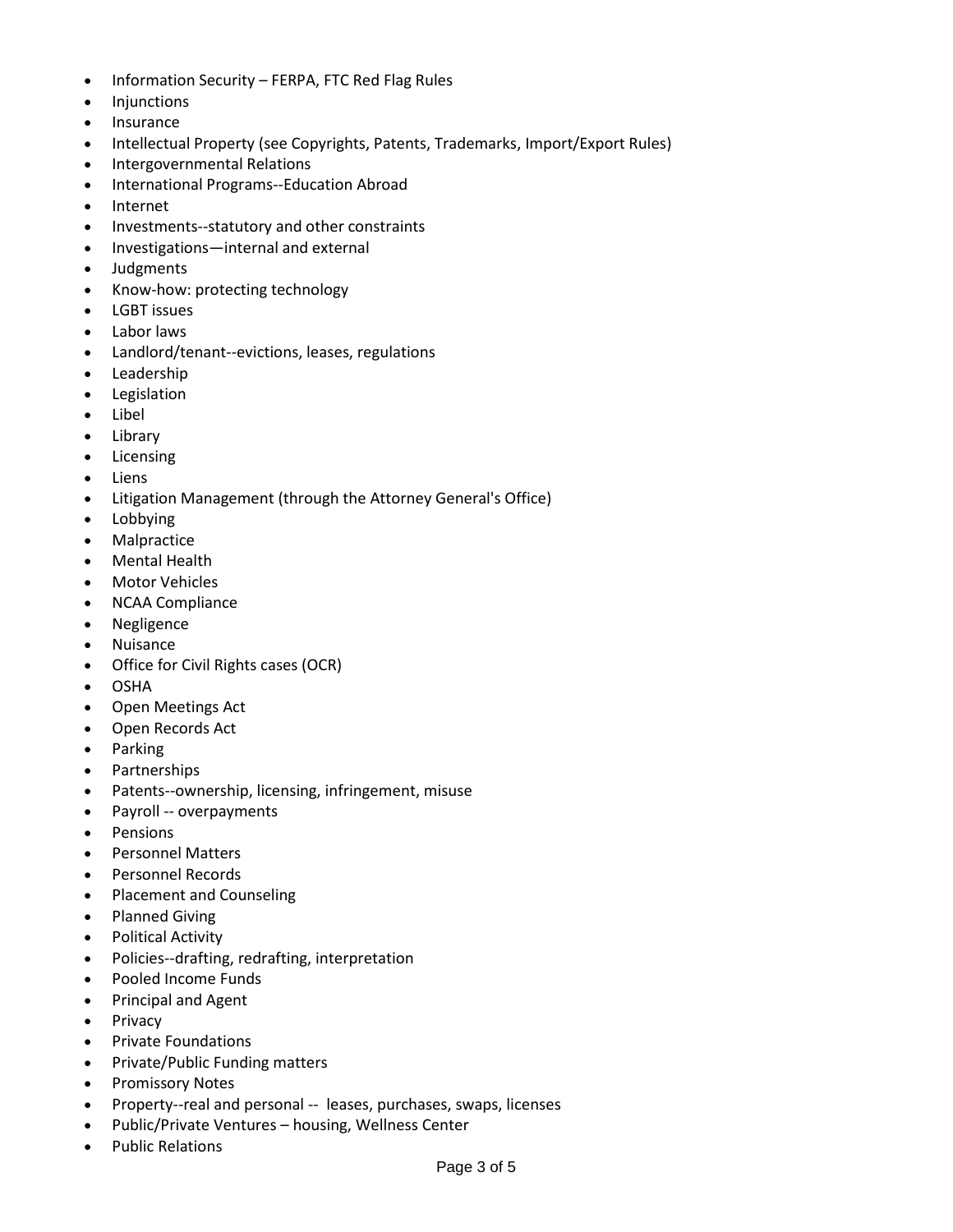- Public Safety
- Publishing
- Real Estate Transactions
- Records Requests
- Records Retention
- Regulations
- Releases and Waivers
- Research
- Restitution
- Search and Seizure
- SEC
- Secured Transactions
- **Securities**
- Sexual Harassment and/or Discrimination
- Slander
- Social Security
- Solicitation and Acceptance of Gifts
- Statutes--drafting, interpreting
- Statutory Compliance--state and federal
- Student Issues--academic and disciplinary hearings/decisions, borrowing, dismissals, discrimination, financial aid, grades, Greek organizations, grievances, hazing, housing, loans, organizations, residency, taxation of stipends/awards/fellowships , equality, diversity
- Subpoenas
- System Office matters
- Taxes-foreign, federal, state, city, income, withholding, estate, gift, excise, sales, use, property
- Technology Transfer
- Tenure Policies, Regulations, and Procedures
- Title VII
- Title IX
- Torts
- Trademarks--use and registration, enforcement
- Training
- Treaties--tax and other
- Trespass
- Truth-in-lending
- **Trusts**
- Umstead Act
- Unemployment Compensation
- Unfair Competition
- Uniform Commercial Code
- Unrelated Business Income Tax issues (UBIT)
- Use of facilities peddling, religious groups, student groups, political activity
- Usury
- Utilities
- Venture Program
- Wage and Hour laws
- Waivers
- Warranties
- **Wills**
- Witnesses and Evidence
- Work Study
- Workers' Compensation